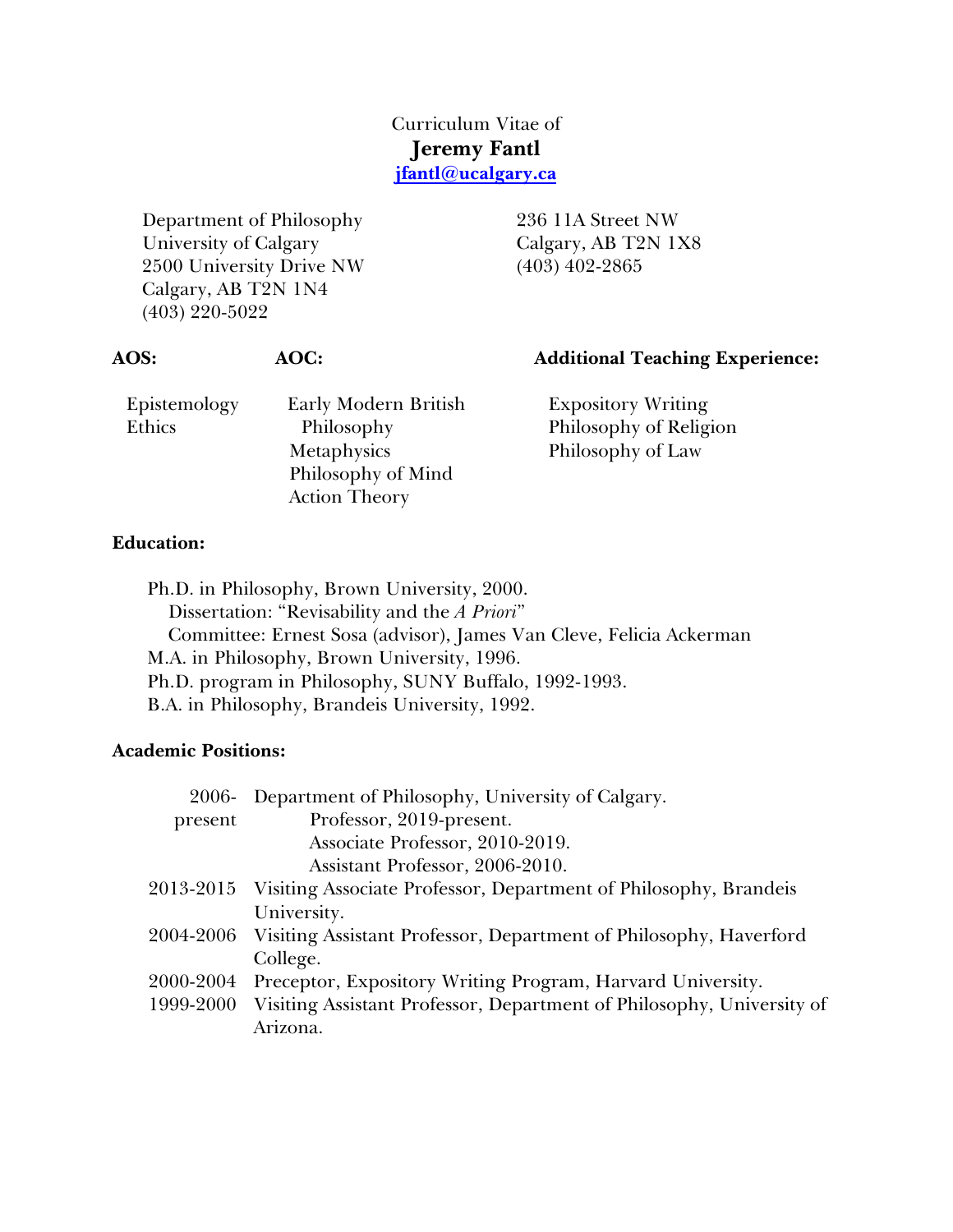#### **Publications:**

#### Authored Books:

- 2018 *The Limitations of the Open Mind*, Oxford University Press.
- 2009 *Knowledge in an Uncertain World*, with Matthew McGrath, co-author, Oxford University Press.

Edited Books:

- 2019 *Contemporary Epistemology: an Anthology*, with Matthew McGrath and Ernest Sosa, co-editors, Wiley-Blackwell.
- 2008 *Epistemology: An Anthology*, 2nd edition, with Ernest Sosa, Jaegwon Kim, and Matthew McGrath, co-editors, Blackwell Publishing.

Journal Articles:

- 2020 "Evidentialism as a Historical Theory," *Australasian Journal of Philosophy*, forthcoming.
- 2019 "Clarifying Pragmatic Encroachment: a Reply to Charity Anderson and John Hawthorne on Knowledge, Practical Adequacy, and Stakes" with Matthew McGrath, *Oxford Studies in Epistemology* 6: 258-66.
- 2016 "Mary Shepherd on Causal Necessity," *Metaphysica: International Journal for Ontology and Metaphysics* 17:1: 87-108.
- 2015 "Interest-Relativity and Testimony," *Social Epistemology Review and Reply Collective* 4:11: 40-46; contribution to exchange on Karyn Freedman's, "Testimony and Epistemic Risk: The Dependence Account" in *Social Epistemology* 29:3 (2015): 251-69.
- 2015 "What Is It to Be Happy That *P*?" *Ergo* 2:12: 267-97.
- 2015 "Human Knowledge/Human Knowers: Comments on Michael Williams' 'What's So Special About Human Knowledge?'" *Episteme* 12:2: 269-73.
- 2013 "A Defense of Dogmatism," *Oxford Studies in Epistemology* 4, Tamar Gendler and John Hawthorne, eds., Oxford University Press: 34-57.
- 2012 "Précis of *Knowledge in an Uncertain World*" and "Replies to Baron Reed, Ram Neta, and Stewart Cohen," with Matthew McGrath, for a symposium on *Knowledge in an Uncertain World*, *Philosophy and Phenomenological Research*, 85:2: 441-46 & 473-90.
- 2012 "Pragmatic Encroachment: It's not Just About Knowledge" with Matthew McGrath, *Episteme* 9:1: 27-42.

#### **Publications continues on next page**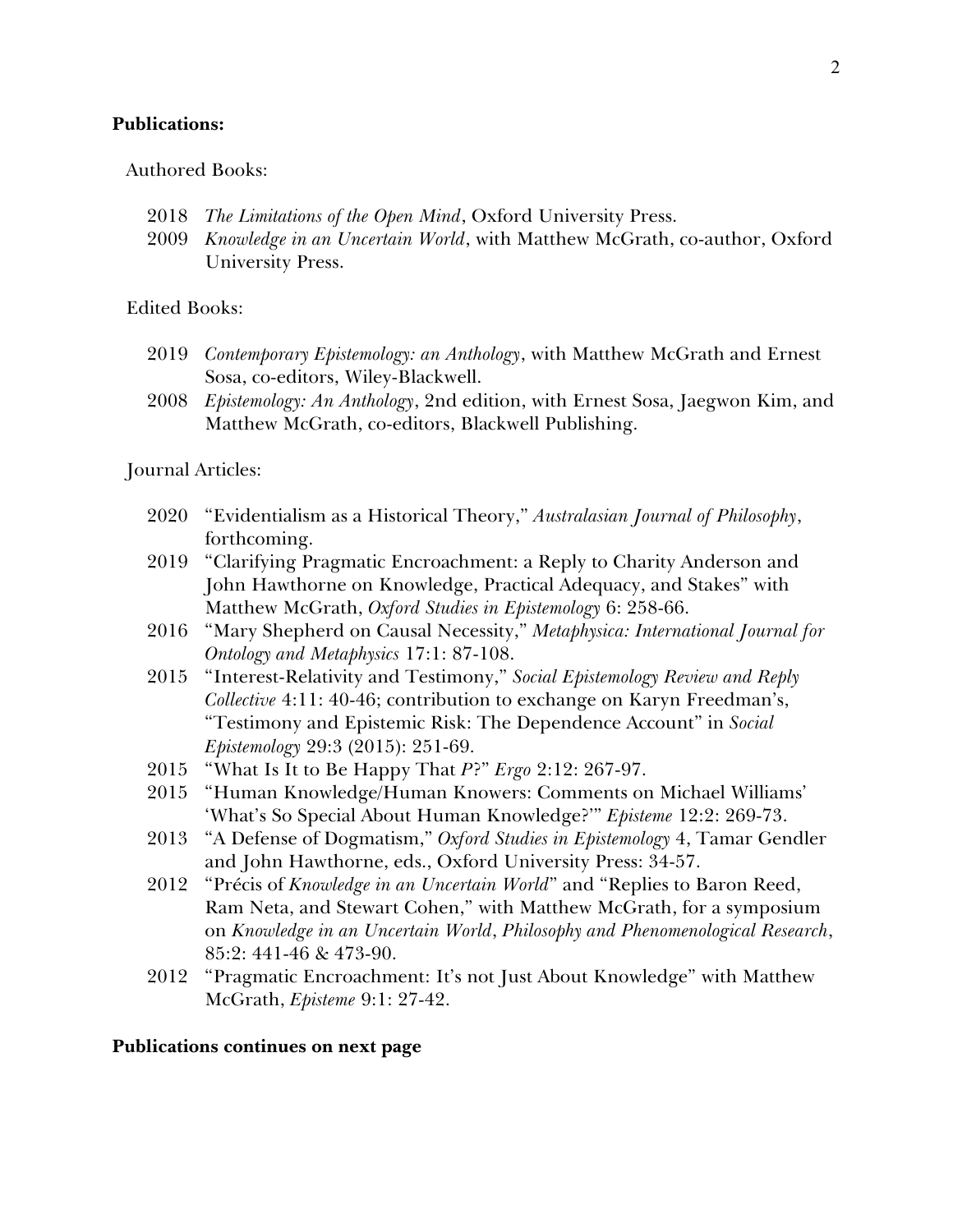#### **Publications**, **cont.:**

Journal Articles, cont.:

- 2012 "Contextualism and Subject-Sensitivity," with Matthew McGrath, contribution to symposium on Keith DeRose's *The Case for Contextualism*, *Philosophy and Phenomenological Research* 84:3: 693-702.
- 2011 "Infinitism and Practical Conditions on Justification," *Logos & Episteme* 2:2: 191-209.
- 2011 "Ryle's Regress Defended," *Philosophical Studies* 156 (1): 121-30.
- 2009 "Advice for Fallibilists: Put Knowledge to Work," with Matthew McGrath, *Philosophical Studies* 142: 55-66.
- 2009 "Critical Study of John Hawthorne's *Knowledge and Lotteries* and Jason Stanley's *Knowledge and Practical Interests*," with Matthew McGrath, Noûs 43:1: 178-92.
- 2008 "Knowing-How and Knowing-That," *Philosophy Compass* 3:3: 451-70.
- 2007 "On Pragmatic Encroachment in Epistemology," with Matthew McGrath, *Philosophy and Phenomenological Research* 75:3: 558-89.
- 2006 "Is Metaethics Morally Neutral?" *Pacific Philosophical Quarterly* 87:1: 24-44.
- 2003 "Modest Infinitism," Canadian Journal of Philosophy 33:4: 537-62.
- 2003 "An Analysis of the *A Priori* and *A Posteriori*," *Acta Analytica* 18:30/31: 43-69*.*
- 2003 "Sensations, Swatches, and Speckled Hens," with Robert Howell, *Pacific Philosophical Quarterly* 84:4: 371-83.
- 2002 "Evidence, Pragmatics, and Justification," with Matthew McGrath, *The Philosophical Review* 111:1: 67-94 (reprinted in Sosa, Kim, Fantl, McGrath, eds., *Epistemology: An Anthology*, 2nd ed., Oxford: Blackwell Publishing, 2008: 742-59).
- 2000 "How We Should Teach Plantinga's Possible Persons," *Teaching Philosophy* 23:4: 329-42.

Contributions to Edited Collections:

- 2013 "Practical matters affect whether you know," with Matthew McGrath, in *Contemporary Debates in Epistemology*, 2nd Edition, Matthias Steup and John Turri, eds., Blackwell Publishing: 84-94.
- 2013 "Sosa on the Role of Truth in Epistemology," in *The Philosophy of Ernest Sosa* (Philosophical Studies series), John Turri, ed., Springer Publishing: 135- 145.
- 2012 "Knowledge How," *Stanford Encyclopedia of Philosophy*.

### **Publications continues on next page**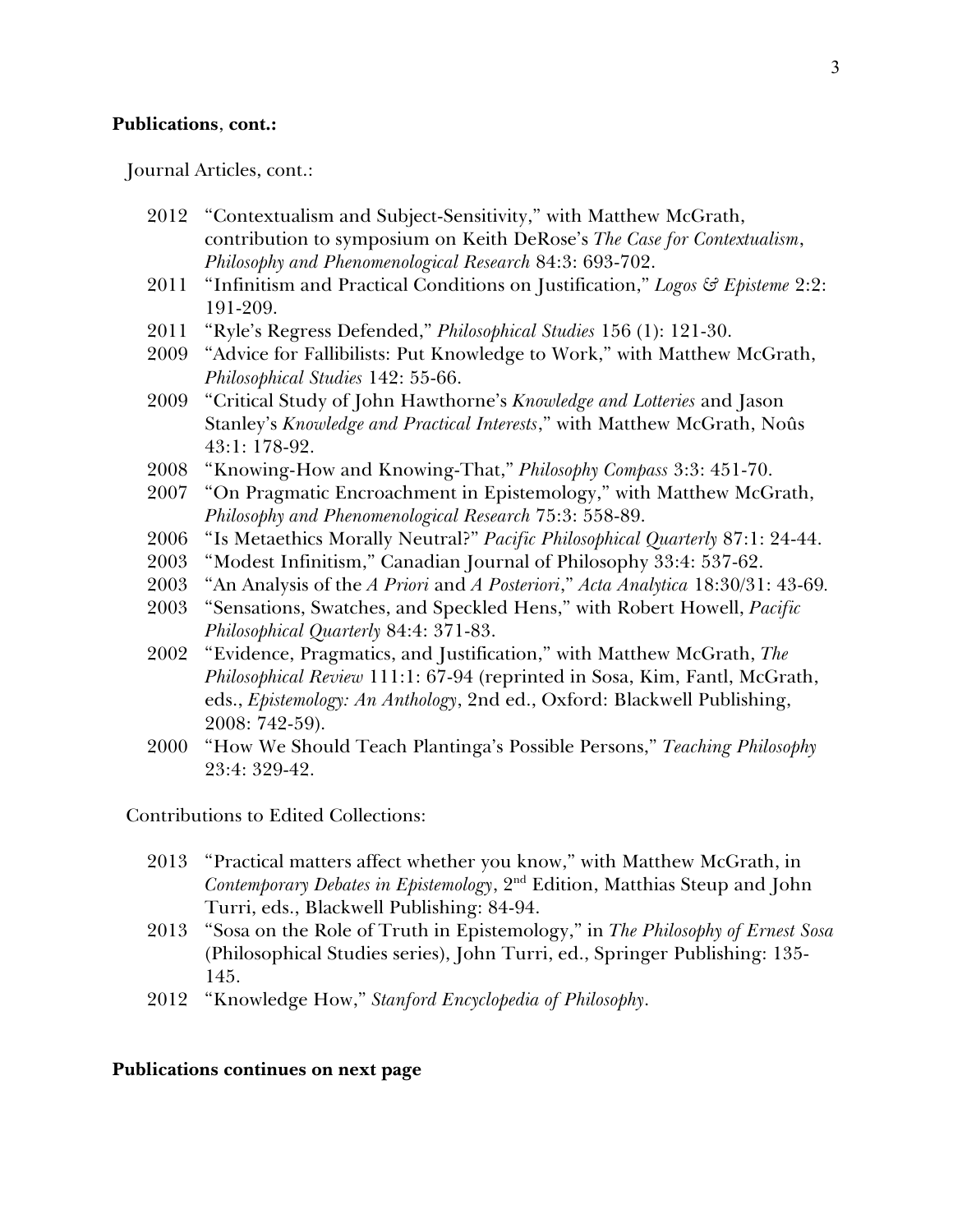#### **Publications**, **cont.:**

Reviews, Critical Notices, and Miscellaneous:

- 2020 Review of Nathan Ballantyne, *Knowing Our Limits*, in progress for *Notre Dame Philosophical Reviews*.
- 2020 "The Epistemologist's Moment: Nathan Ballantyne's *Knowing Our Limits*," in progress for *The Philosopher*.
- 2020 Book Note of Michael Hannon, *What's the Point of Knowledge?: A Function-First Epistemology*, *Australasian Journal of Philosophy*, in progress for *Australasian Journal of Philosophy*.
- 2012 "Arguing for Shifty Epistemology," with Matthew McGrath, in Knowledge Ascriptions – their semantics, cognitive bases and social functions, Mikkel Gerken and Jessica Brown, eds., Oxford University Press: 55-74.
- 2011 "Pragmatic Encroachment," with Matthew McGrath, in Routledge Companion to Epistemology, Sven Bernecker and Duncan Pritchard, eds.: 558-68.
- 2016 "The Value of Knowledge," *Wireless Philosophy*, online educational resource, http://www.wi-phi.com/video/value-knowledge.
- 2012 Review of Scott F. Aikin, *Epistemology and the Regress Problem*, *International Journal for the Study of Skepticism* 2:2: 157-60.
- 2010 Bibliography for General Epistemology, with Matthew McGrath and Ernest Sosa, Oxford Bibliographies Online.
- 2008 Critical Notice of Jay F. Rosenberg, *Thinking About Knowing*, *Philosophy and Phenomenological Research* 76:1: 228-31.
- 2007 Review of Stephen Hetherington, ed., *Aspects of Knowing: Epistemological Essays*, *Australasian Journal of Philosophy* 85:4: 684-87.
- 1997 Review of Arda Denkel, *Object and Property*, *Canadian Philosophical Reviews*  (now *Philosophy in Review*) 17:3: 162-64.
- 1997 Review of D. M. Armstrong, C. B. Martin, U. T. Place, *Dispositions: A Debate*, *Canadian Philosophical Reviews* (now *Philosophy in Review*) 17:2: 80-82.

### **Professional Academic Presentations:**

Refereed Talks:

- 2019 "Fake News vs. Echo Chambers," Canadian Society for Epistemology Annual Meeting.
- 2018 "Against Open-Mindedness (for Some People)," Western Canadian Philosophical Association Annual Meeting.

### **Professional Academic Presentations continues on next page**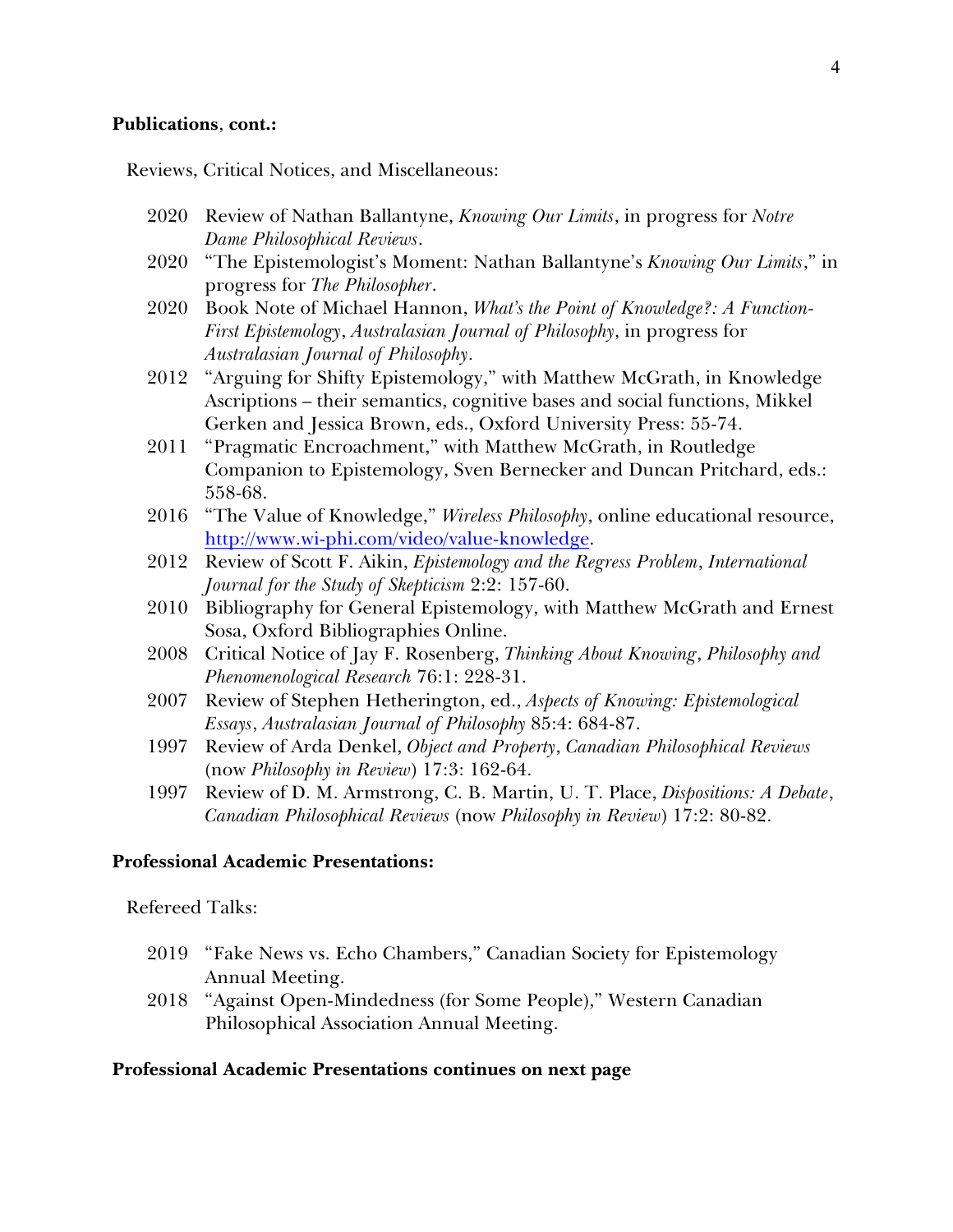#### **Professional Academic Presentations**, **cont.:**

Refereed Talks, cont.:

- 2018 "On Engaging With Arguments You Know Are Misleading," contribution to Symposium in Honour of Brian Grant, Western Canadian Philosophical Association Annual Meeting.
- 2016 "What is Open-Mindedness?" Central States Philosophical Association Annual Meeting, University of Nebraska.
- 2016 "The Ethics of Public Discourse," 33rd International Social Philosophy Conference, Carleton University.
- 2016 "Group Obligations Individual Expectations," Canadian Philosophical Association Annual Congress, University of Calgary.
- 2012 "Being Happy That a Falsehood is True," Western Canadian Philosophical Association Annual Meeting.
- 2007 "The Importance of Knowledge," with Matthew McGrath, International Conference on the Value of Knowledge, Vrije Universiteit Amsterdam.
- 2007 "A Case for Pragmatic Encroachment (or for Semi-Skepticism)," with Matthew McGrath, APA Pacific Division, Symposium Session.
- 2006 "Observer-Dependence in Ethics and Epistemology," APA Pacific Division.
- 1996 "Internalism and Subjective Justification," Graduate Student Conference at Washington University.
- 1996 "Conceivability and Possibility," The Syracuse Graduate Philosophy Conference.

Invited Talks:

- 2021 TBA, Rutgers Epistemology Conference, upcoming.
- 2020 "On Nathan Ballantyne's Knowing Our Limits," Canadian Philosophical Association annual meeting, Author-meets-Critics session, upcoming.
- 2019 "On Inviting Problematic Speakers to Campus," Arché Philosophical Research Centre.
- 2019 "Why Knowers Should be Closed-Minded," Rutgers University Epistemology Reading Group.
- 2019 "Why Knowers Should Be Closed-Minded," Seminar Series: New Directions in Political Epistemology, London, UK.
- 2018 "On the Limitations of the Open Mind," Department of Political Science Brown Bag Series, University of Calgary.
- 2017 "The Epistemic Efficacy of Amateurism," Society for Exact Philosophy, University of Calgary.

### **Professional Academic Presentations continues on next page**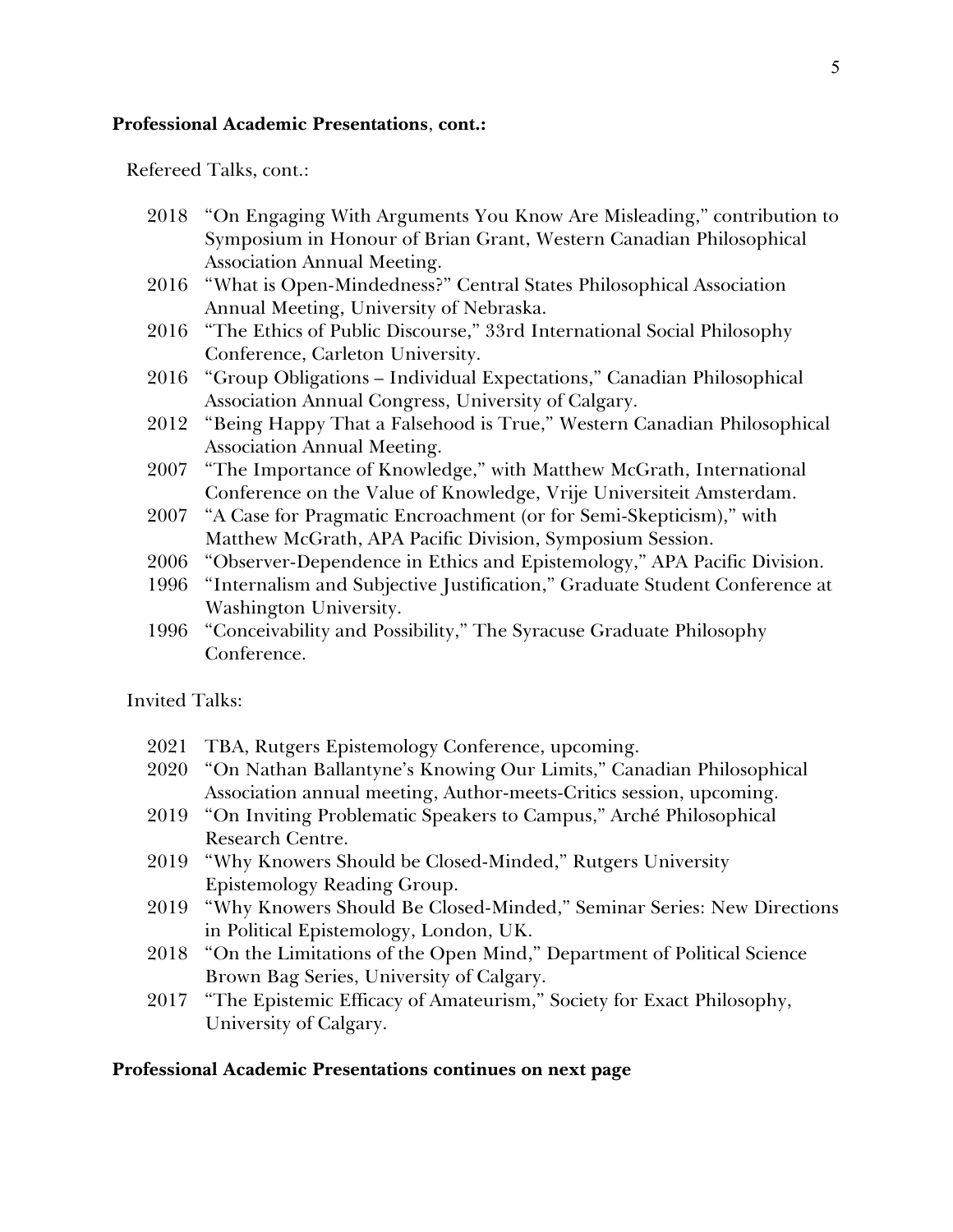#### **Professional Academic Presentations**, **cont.:**

Invited Talks, cont.:

- 2016 "The Ethics of Public Discourse," keynote address, University of Lethbridge Undergraduate Philosophy Conference.
- 2015 "The Ethics of Public Discourse," University of Calgary.
- 2014 "Doxastic Justification and Logical Omniscience," Midwest Epistemology Workshop, University of Michigan.
- 2013 "What is it to be happy that p?" Brandeis University.
- 2013 "On Dialectical Requirements for Justification," Workshop on the Regress Problem and Infinitism, Vanderbilt University.
- 2013 "'is happy that' isn't factive; and what is it to be happy that p, anyway?" MIT.
- 2013 "On Two Ultimately Unsuccessful Objections to Pragmatic Encroachment," with Matthew McGrath, Workshop on Religious Epistemology, Contextualism, and Sensitive Invariantism – New Insights and Directions in Religious Epistemology, Oxford University.
- 2013 "Pragmatic Encroachment and Intra-Subject Variations in Stakes," keynote address, UofC Graduate Student Philosophy Conference: Knowledge and Action.
- 2012 "It is not possible so to sever the belief from the action it suggests so as to condemn the one without condemning the other," University of Alberta.
- 2012 "On Knowledge in an Uncertain World," with Matthew McGrath, APA Central Division Meeting, Author-meets-Critics session.
- 2011 "The A Priori and the Problem of the Criterion," Workshop on the A Priori, University of British Columbia.
- 2011 "Pragmatic Encroachment: it's not just about knowledge," The Pragmatic Load in Knowledge: Episteme Workshop on Pragmatism and Knowledge, University of Geneva.
- 2011 "I don't care how good your argument is," Brackenridge Workshop, UT San Antonio.
- 2011 "The More You Care, the Less You Know," UofC Undergraduate Philosophy Club.
- 2010 "Fallibilist Purism and the Traditional Epistemological Project," Perspectives on Pragmatic Encroachment: 2nd University of South Alabama Philosophy Workshop.
- 2010 "Knowledge and Reasons," with Matthew McGrath, Fordham Workshop on Epistemic Normativity.
- 2010 "Knowledge is Always Enough," based on material co-written with Matthew McGrath, Brandeis University.

#### **Professional Academic Presentations continues on next page**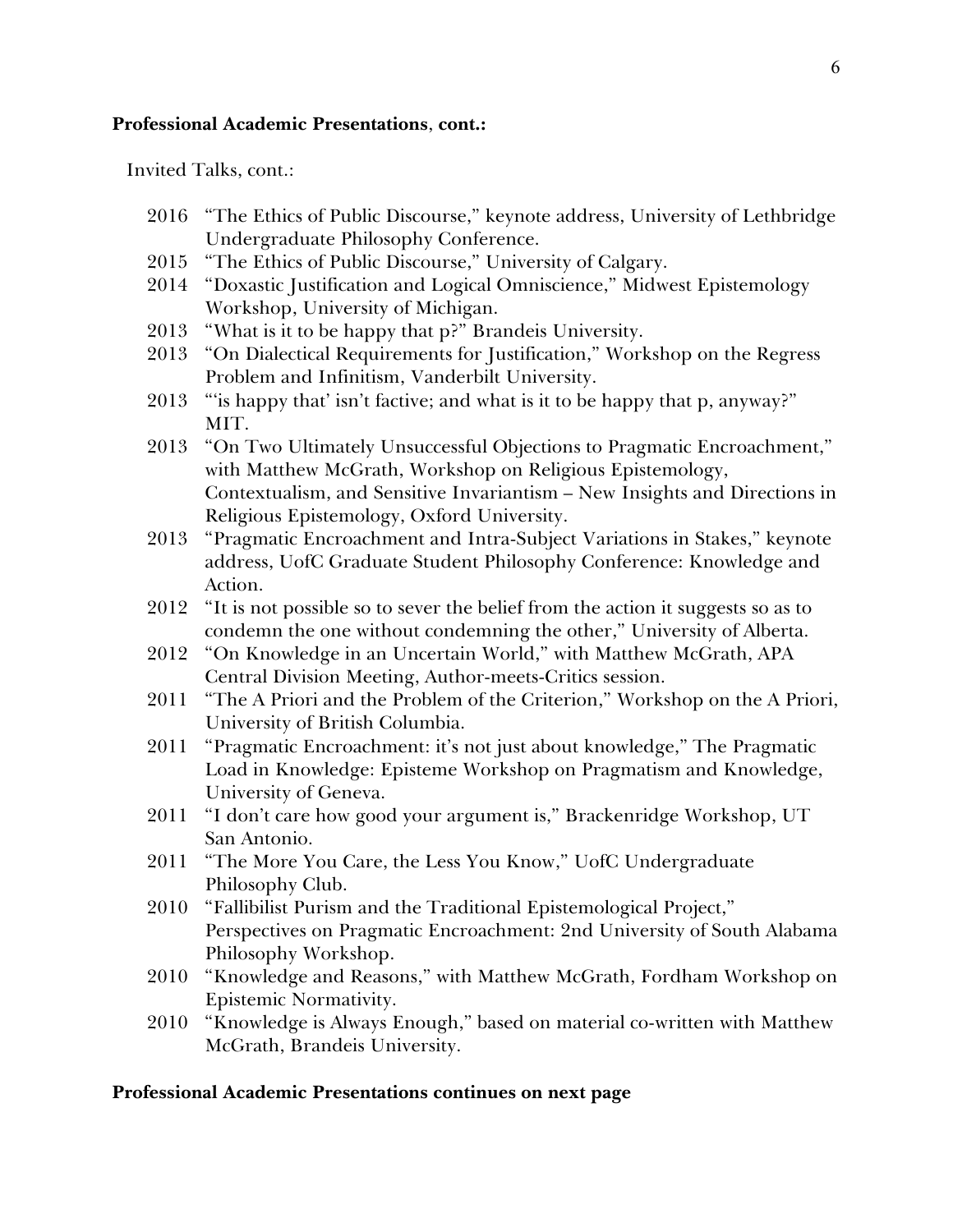#### **Professional Academic Presentations**, **cont.:**

Invited Talks, cont.:

- 2009 "A Defense of Dogmatism," University of British Columbia.
- 2009 "Epistemic Pragmatism," with Matthew McGrath, Arché Workshop on Epistemic Contextualism, University of St. Andrews. (McGrath represented both of us.)
- 2009 "The Role of Knowledge in Justification," University of Manitoba.
- 2007 "Conspiracy Theories, the Death Penalty, Magic Shows, and the Precautionary Principle: Why It's Awful to be a Person," The Apeiron Society, Calgary.
- 2006 "Reid's Alternative to the British Empiricists," Swarthmore College.
- 2005 "Metaethical Neutrality and Observer-Dependence," Colgate University.
- 2004 "Conspiracy Theories and the Challenge of Belief," The Universe Bar, Haverford.
- 2004 "Refactualizing the A Priori," The Syracuse Workshop on the A Priori.
- 2003 "A Look at Two 'Anti-Evidentialist' Constraints on Knowledge," with Matthew McGrath, The First Kline Chair Workshop, University of Missouri.
- 2000 "How to Analyze the *A Priori*," University of Arizona.

#### Comments:

- 2019 invited participant, Rutgers Epistemology Conference.
- 2014 on Michael Williams, "Knowledge and Reflection,"  $10<sup>th</sup>$  Anniversary Conference for *Episteme: A Journal of Individual and Social Epistemology*.
- 2013 on Wesley Buckwalter and Jonathan Schaffer, "Knowledge, Stakes, and Mistakes," with Matthew McGrath, APA Pacific Division Meeting.
- 2011 invited discussant, Rutgers Epistemology Conference.
- 2010 on Masashi Kasaki, "A Solution to the Problem of Easy Knowledge," WCPA Annual Conference.
- 2010 on Jason Stanley, "Ryle on Knowing How," Oberlin Philosophy Colloquium.
- 2009 on Juan Comesaña, "Epistemic Pragmatism: An Argument Against Moderation," APA Pacific Division Meeting.
- 2008 on James Bednar, "Prudent Inquiry and Non-Evidential Considerations," APA Pacific Division Meeting.
- 2003 on Leo Iacono, "Pragmatics and Epistemic Justification," w/ Matthew McGrath, Central States Philosophical Association Meeting.

#### **Professional Academic Presentations**, **cont.:**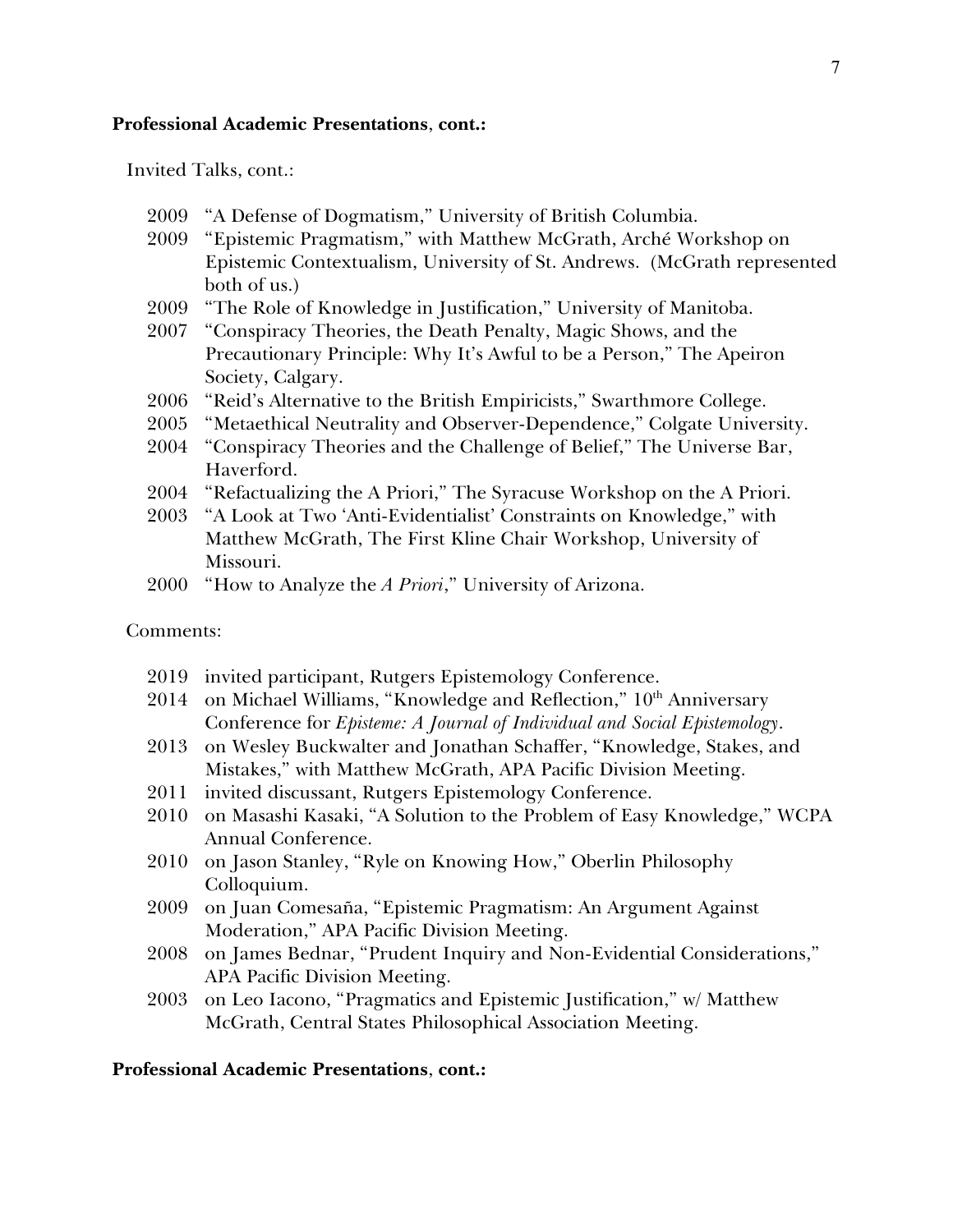Comments, cont.:

- 2003 on Thomas D. Bontly, "Yablo on Proportionality, Causation, and Exclusion," APA Central Division Meeting.
- 1998 on Charles Klein, "Change and Temporal Movement," Brown Graduate Student Philosophy Conference.
- 1997 on Patrick Miller, "A Difficulty for Correction," Brown Graduate Student Philosophy Conference.

#### **Pedagogy:**

Introductory Courses:

- Conspiracy Theories and the Challenge of Belief.
- Inquiry: Critical Reasoning and Writing for Pre-Meds.
- Expository Writing: Knowledge and Deception
- Expository Writing: Reason and Religion
- Mind, Matter, and God.
- Personal Morality.
- Philosophy in Film.
- Philosophy of Sport (co-taught with M. Migotti)
- Philosophical Perspectives on the Individual.
- Problems of Philosophy.
- Writing About Social and Ethical Issues

Intermediate and Advanced Undergraduate Courses:

- Mind and World: Writing-Intensive Tutorial for 2<sup>nd</sup> Year Majors.
- Early Modern British Philosophy.
- Evidence.
- Philosophy of Religion.
- Philosophy of Law.
- Issues in Epistemology.
- Metaethics.

#### Graduate Courses:

- *A Priori* Intuition and Experimental Philosophy.
- Epistemology in the Internet Age
- Graduate Proseminar.
- Knowledge, Belief, and Action.

#### **Pedagogy continues on next page**

- Normativity in Ethics and Epistemology.
- Philosophy of Action.
- Philosophy of Mind.
- Skepticism.
- Testimony and Trust.
- Honours Seminar.
- Senior Seminar.
- Open-Mindedness.
- Paradoxes (co-taught with R. Zach).
- The Role of Context in Contemporary Epistemology.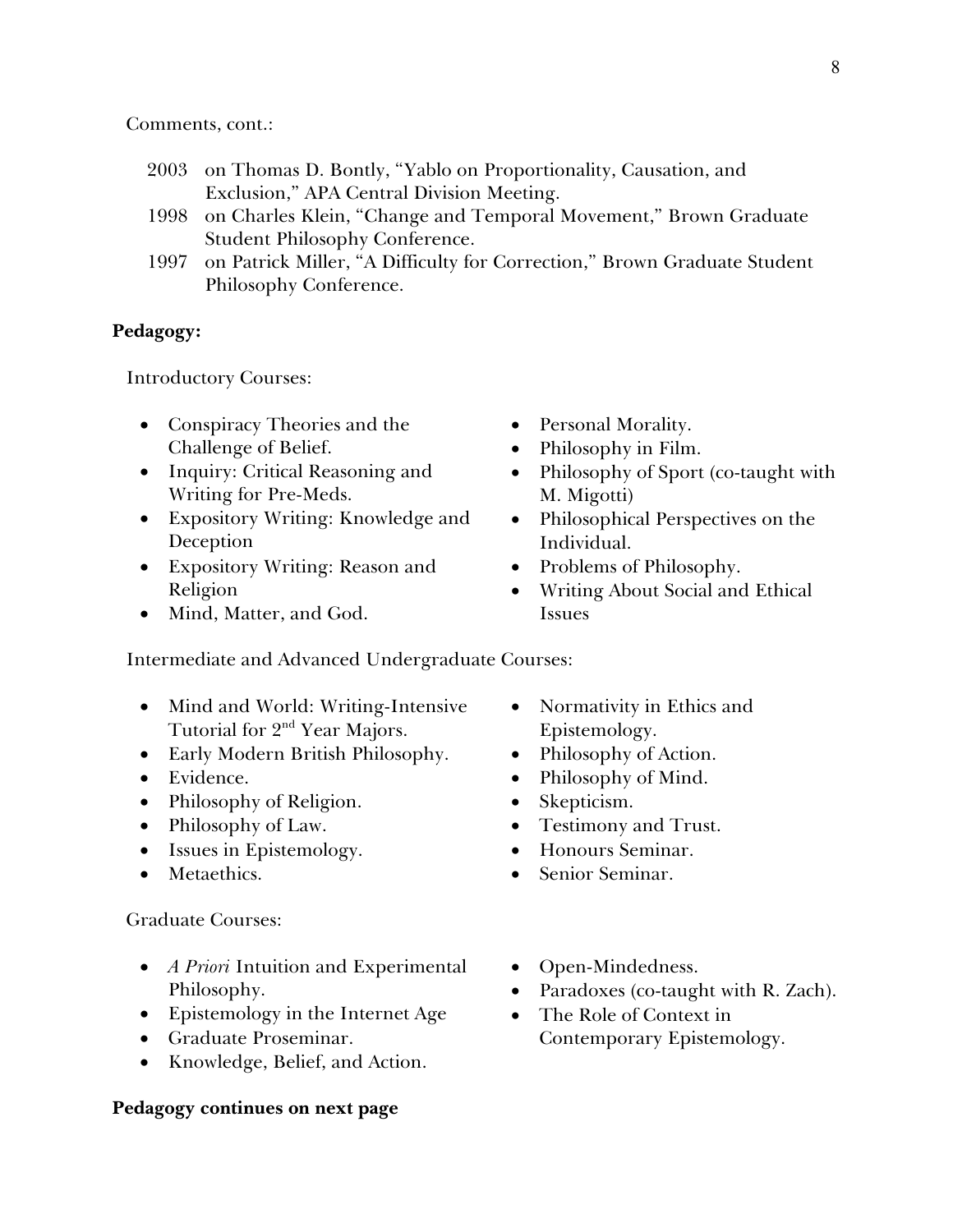## **Pedagogy, cont.:**

Directed Readings:

- Dogmatism and Disagreement
- Epistemological Skepticism
- The Epistemology of Scientific Testimony.
- The Epistemology of Testimony.
- Internalism and Externalism in Epistemology.
- The Problem of Memory Knowledge.

Thesis Supervision:

- Honours Thesis of Alexandra Sellers, University of Calgary, 2019-present.
- PhD Thesis of Nima Khodabandeh, University of Calgary, 2016-present.
- MA Thesis of Evangelian Collings, University of Calgary, MA conferred, 2018.
- MA Thesis of Audrey Delamont, University of Calgary, MA conferred, 2017.
- Honours Thesis of Mikaela Mackenzie, University of Calgary, Honours conferred, 2017.
- Honours Thesis of Todd Dilling, University of Calgary, Honours conferred, 2017.
- PhD Thesis of Caleb Lee, University of Calgary, PhD conferred 2016.
- PhD Thesis of Ryan Hebert, University of Calgary, PhD conferred 2016.
- MA Thesis of Samuel Nighman, Brandeis University, MA conferred 2015.
- Honors Essay of Sohyun Shin, Brandeis University, Honors conferred 2015.
- Honors Thesis of Emily Simons, Brandeis University, Honors conferred 2015.
- MA Thesis of Robert Long, Brandeis University, MA conferred 2014.
- Honors Essay of Jack Hait, Brandeis University, Honors conferred 2014.
- MA Thesis of Jessi Addison, Brandeis University, MA conferred 2014.
- MA Thesis of Tyler Holbrook, Brandeis University, MA conferred 2014.
- MA Thesis of Lee Elkin, University of Calgary, MA conferred 2013.
- Honours Thesis of Audrey Delamont, University of Calgary, Honours conferred 2012.
- Honours Thesis of Gillian Broadbent, University of Calgary, Honours conferred 2011.
- PhD Thesis of Masashi Kasaki, University of Calgary, PhD conferred 2010.
- MA Thesis of Tyler McGraw, University of Calgary, MA conferred 2010.
- MA Thesis of Julianne Chung, University of Calgary, MA conferred 2009.
- Honours Thesis of Lauren Hardy, University of Calgary, Honours conferred 2009.
- MA Thesis of Elske Straver, University of Calgary, MA conferred 2008.
- Senior Thesis of Benjamin Herman, Haverford College, Honors conferred 2006.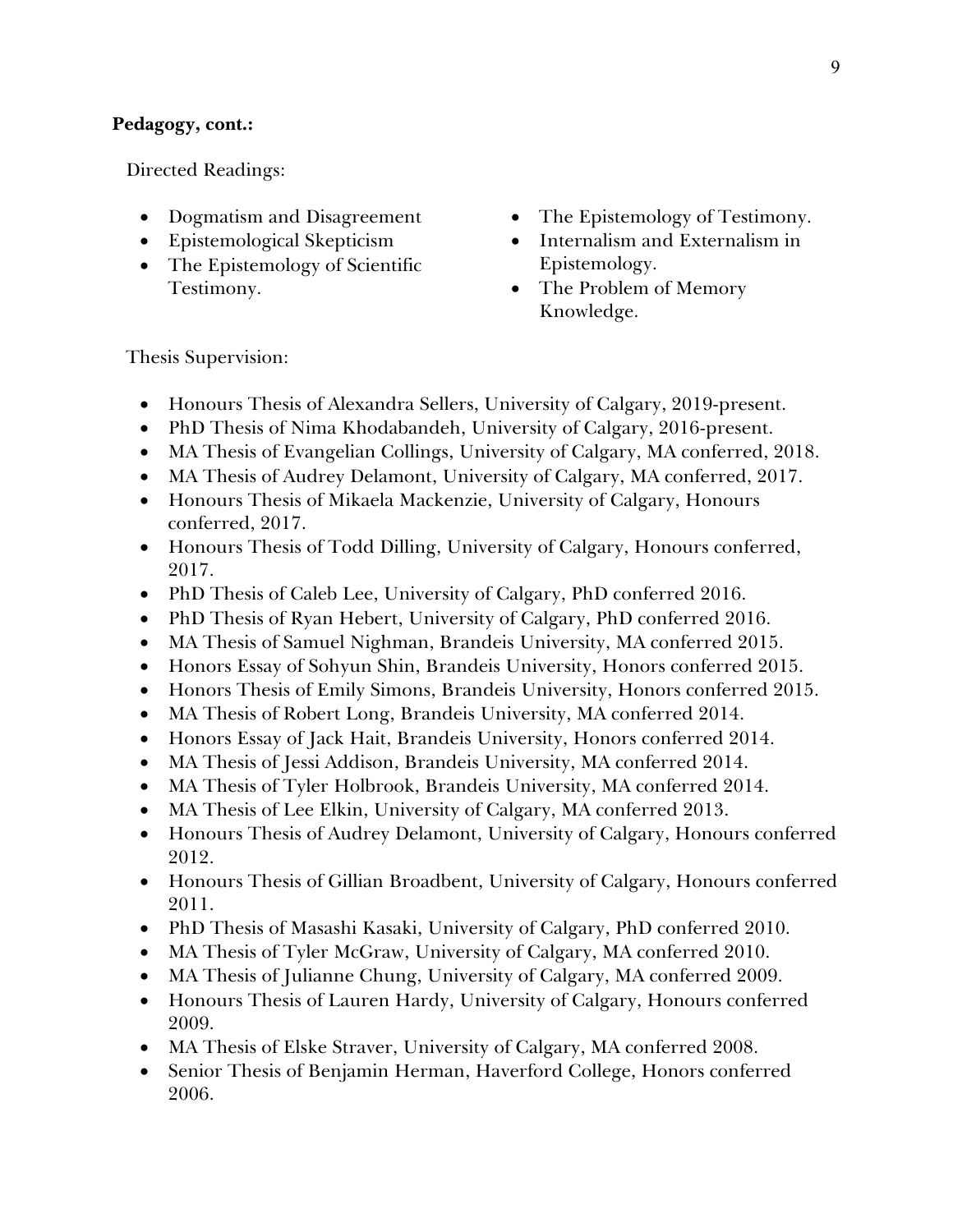## **Conference Organization:**

- $2017$  45<sup>th</sup> meeting of the Society for Exact Philosophy, with Nicole Wyatt (principal organizer) and David Liebesman, University of Calgary.
- 2015 Mini-Conference on Rational Belief and Higher-Order Evidence; speakers: David Christensen, Sophie Horowitz, and Miriam Schoenfield, Brandeis University.
- 2009 Mini-Conference on Experimental Philosophy and Philosophical Methodology; speakers: Janet Levin, Ernest Sosa, and Jonathan Weinberg, University of Calgary.
- 2007 Mini-Conference on The Epistemology of Disagreement; speakers: Richard Feldman, Jennifer Lackey, and Peter van Inwagen, University of Calgary.

## **Academic Honors**, **Grants**, **and Fellowships:**

- 2019 University of Calgary Faculty of Arts Seed Grant, \$3000.
- 2019 University of Calgary Faculty of Arts Travel Grant, \$1000.
- 2019 University of Calgary GREATsupervisor Award.
- 2016-2018 University of Calgary Teaching and Learning Grant, *Diversifying our Syllabi*, with Megan Delehanty (principal grantholder) and Richard Zach, \$20,000.
- 2013-2017 SSHRC Insight Grant, *A Philosophical Investigation of Dogmatism*, \$93,000.
	- 2012 SSHRC Enhancement Grant, *A Philosophical Investigation of Dogmatism*, \$5000.
	- 2008 University of Calgary Starter Grant, A Priori *Intuition and Experimental Philosophy*, \$10,000.
	- 2008 Killam Resident Fellowship, *Things to Do With Knowledge*, worth \$20,000.
	- 2006 University of Calgary Start-up Grant, \$10,000.
- 2000-2004 Certificate of Distinction in Teaching, Harvard University.
	- 1998 Dyer Fellowship, Brown University,  $\approx 12,000$ .
	- 1997 Brown University Teaching Fellowship, Brown University,  $\approx $12,000$ .
	- 1996 Brown University Dissertation Fellowship, Brown University,  $\approx $12,000.$
- 1993-1994 Brown University Fellowship, Brown University,  $\approx 12,000$ /year.

## **University Committees and Service:**

2019-present Chair, Climate and Diversity Committee, Department of Philosophy, University of Calgary.

## **University Committees and Service continues on next page**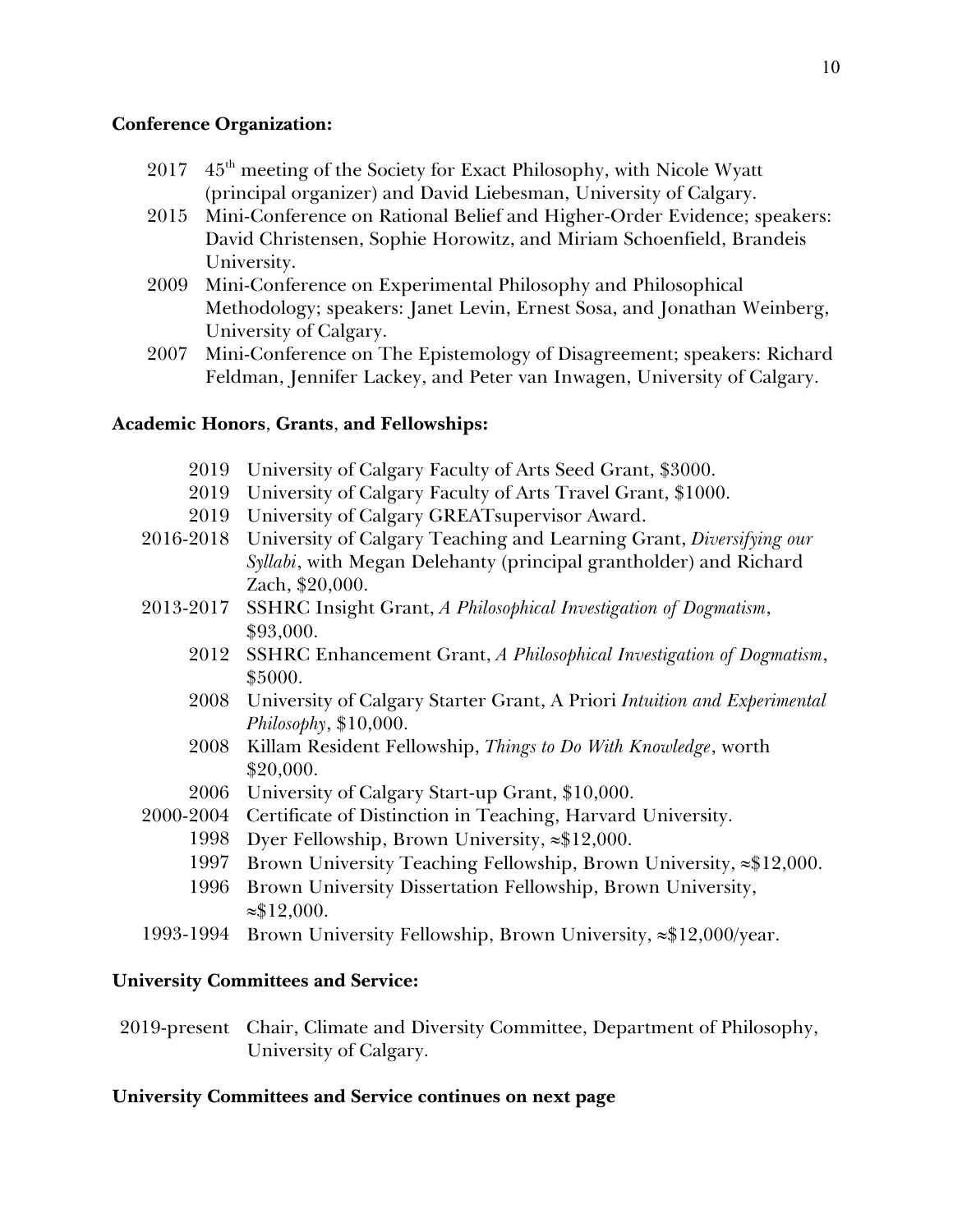# **University Committees and Service, cont:**

| 2019-present | Honours Advisor, Department of Philosophy, University of Calgary.   |
|--------------|---------------------------------------------------------------------|
| 2019-present | Graduate Studies Scholarship Committee, University of Calgary.      |
| 2019-present | Curriculum and Academic Review Committee, Department of             |
|              | Philosophy, University of Calgary.                                  |
| 2019-present | Undergraduate Program Committee, Department of Philosophy,          |
|              | University of Calgary.                                              |
| 2015-2018    | Climate and Diversity Committee, Department of Philosophy,          |
|              | University of Calgary.                                              |
| 2015-2018    | Director of Undergraduate Studies, Department of Philosophy,        |
|              | University of Calgary.                                              |
| 2015-2018    | Head's Advisory Committee, Department of Philosophy, University of  |
|              | Calgary.                                                            |
| 2015-2018    | Chair, Undergraduate Studies/Curriculum & Academic Review           |
|              | Committee, Department of Philosophy, University of Calgary          |
| 2015-2018    | PhD Preliminary Exam Committee, Metaphysics and Epistemology,       |
|              | Department of Philosophy, University of Calgary.                    |
| 2015-2018    | Faculty of Arts Curriculum Review Committee, University of Calgary. |
| 2017         | Search Committee for Manager, Department of Philosophy, University  |
|              | of Calgary                                                          |
| 2015         | Acting Director of Graduate Studies, Department of Philosophy,      |
|              | Brandeis University.                                                |
| 2014-2015    | Undergraduate Faculty Advisor, Brandeis University.                 |
| 2013-2015    | Colloquium Committee, Department of Philosophy, Brandeis            |
|              | University.                                                         |
|              | Chair, 2014-2015.                                                   |
| 2012-2013    | Faculty Senate, University of Calgary.                              |
| 2010-2013    | Honours Advisor, Department of Philosophy, University of Calgary.   |
| 2010-2013    | Undergraduate Studies Committee, Department of Philosophy,          |
|              | University of Calgary.                                              |
| 2008-2013    | Timetable Committee, Department of Philosophy, University of        |
|              | Calgary.                                                            |
|              | Chair, 2013 and 2008-2009.                                          |
| 2007-2013    | PhD Preliminary Exam Committee, Metaphysics and Epistemology,       |
|              | Department of Philosophy, University of Calgary.                    |
|              | Chair, 2013 and 2008-2009.                                          |
| 2007-2008    | Undergraduate Studies Committee, Curriculum & Academic Review,      |
|              | Department of Philosophy, University of Calgary.                    |
| 2007-2008    | Speakers Committee, Department of Philosophy, University of         |
|              | Calgary.                                                            |
| 1997-1998    | Graduate Student Teaching Liaison, the Brown University Sheridan    |
|              | Center for the Advancement of College Teaching.                     |